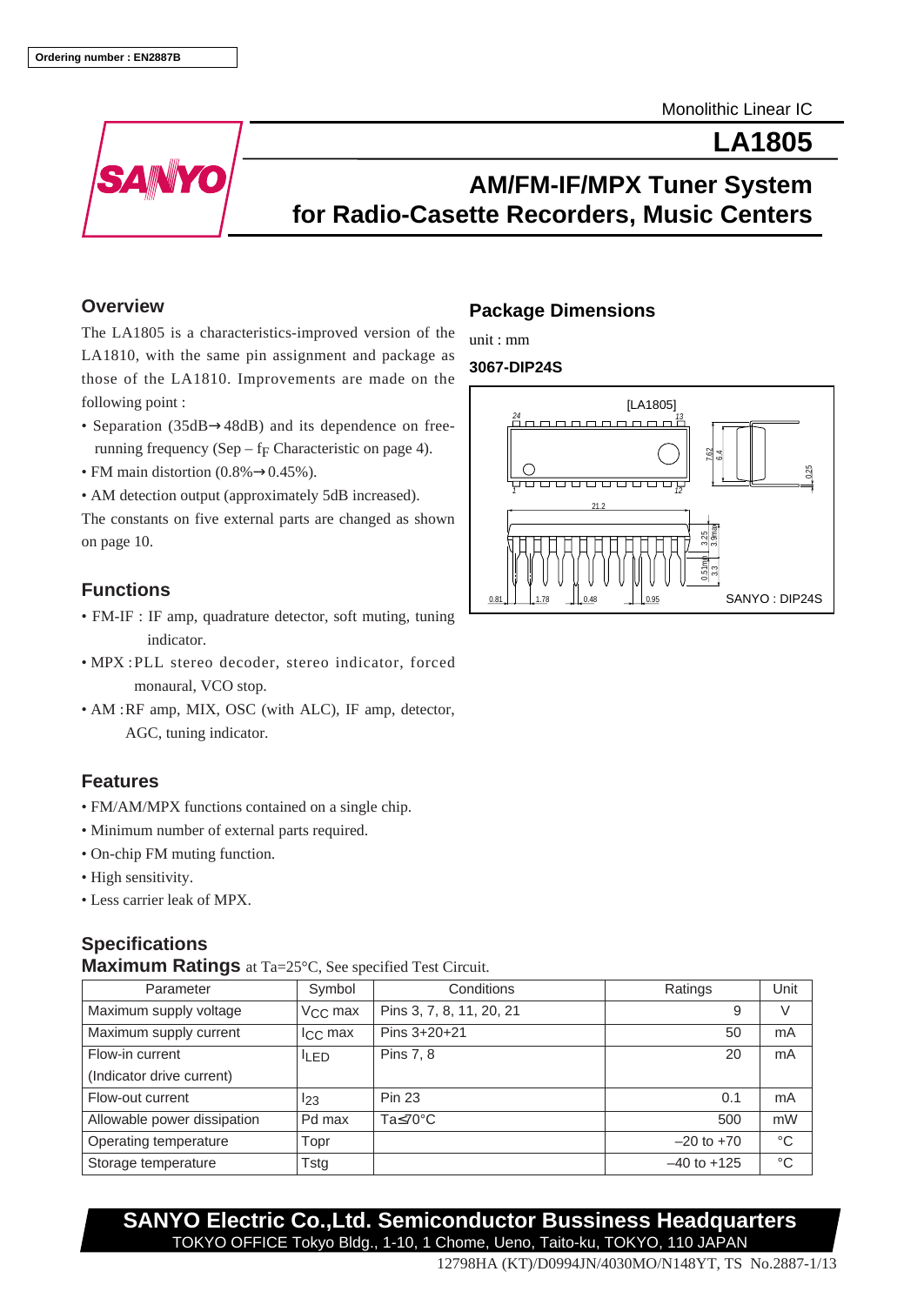## **Operating Conditions** at Ta=25°C

| Parameter                                       | Symbol             | Conditions | Ratings               | Unit |
|-------------------------------------------------|--------------------|------------|-----------------------|------|
| Recommended operating voltage   V <sub>CC</sub> |                    |            | 4.5                   |      |
| Operating voltage range                         | V <sub>CC</sub> op |            | $3.0 \text{ to } 8.0$ |      |

Note : The FM output level forms an N curve (LA1805) and an S curve (LA1806).

LA1805 : N curve (for US band)

LA1806 : S curve (for Japanese band). Your desired output level can be set by varying the output resistance.

#### **Operating Characteristics** at Ta=25°C, V<sub>CC</sub>=4.5V, See Test Circuit

| Parameter                                                                                                                  | Symbol               | Conditions                             | Ratings  |      |      | Unit          |  |  |  |
|----------------------------------------------------------------------------------------------------------------------------|----------------------|----------------------------------------|----------|------|------|---------------|--|--|--|
|                                                                                                                            |                      |                                        | min      | typ  | max  |               |  |  |  |
| [FM characteristics (Mono): f <sub>c</sub> =10.7MHz, f <sub>m</sub> =1kHz]                                                 |                      |                                        |          |      |      |               |  |  |  |
| Quiescent current                                                                                                          | Icco                 | No input                               |          | 13   | 20   | mA            |  |  |  |
| -3dB sensitivity                                                                                                           | -3dBL.S.             | Referenced to V <sub>IN</sub> =100dBµ, |          | 28   | 35   | dBµ           |  |  |  |
|                                                                                                                            |                      | 100%, down 3dB                         |          |      |      |               |  |  |  |
| Demodulation output                                                                                                        | Vo                   | V <sub>IN</sub> =100dBµ, 100% mod.     | 140      | 205  | 280  | mV            |  |  |  |
| Channel balance                                                                                                            | C.B.                 | V <sub>IN</sub> =100dBµ, 100% mod.     | $\Omega$ | 0    | 1.5  | dB            |  |  |  |
| Total harmonic distortion                                                                                                  | <b>THD</b>           | V <sub>IN</sub> =100dBµ, 100% mod.     |          | 0.45 | 1.2  | $\frac{0}{0}$ |  |  |  |
| Signal to noise ratio                                                                                                      | S/N                  | V <sub>IN</sub> =100dBµ, 100% mod.     | 70       | 80   |      | dB            |  |  |  |
| <b>LED ON sensitivity</b>                                                                                                  | VLED                 | $II = 1mA$                             | 23       | 33   | 43   | dBµ           |  |  |  |
| [FM characteristics (Stereo) : f <sub>c</sub> =10.7MHz, f <sub>m</sub> =1kHz, L+R=90%, pilot=10%, V <sub>IN</sub> =100dBµ] |                      |                                        |          |      |      |               |  |  |  |
| Separation                                                                                                                 | Sep                  |                                        | 32       | 48   |      | dB            |  |  |  |
| Stereo distortion                                                                                                          | THD (Main)           |                                        |          | 0.45 | 1.2  | $\%$          |  |  |  |
| <b>LED ON level</b>                                                                                                        | V <sub>LED-</sub> on |                                        | 2.4      | 3.9  | 5.4  | $\frac{0}{0}$ |  |  |  |
| <b>LED OFF level</b>                                                                                                       | $V_{LED}$ -off       |                                        |          | 2.7  |      | $\frac{0}{0}$ |  |  |  |
| [AM characteristics : $f_c$ =1000kHz, $f_m$ =1kHz]                                                                         |                      |                                        |          |      |      |               |  |  |  |
| Quiescent current                                                                                                          | Icco                 | No input                               |          | 9.5  | 14.5 | mA            |  |  |  |
| Demodulation output                                                                                                        | V <sub>O</sub> 1     | V <sub>IN</sub> =23dBµ, 30% mod.       | 27       | 50   | 90   | mV            |  |  |  |
|                                                                                                                            | V <sub>O</sub> 2     | V <sub>IN</sub> =80dBµ, 30% mod.       | 70       | 113  | 173  | mV            |  |  |  |
| Signal to noise ratio                                                                                                      | S/N1                 | $V_{IN}$ =23dB $\mu$ , 30% mod.        | 17       | 21   |      | dB            |  |  |  |
|                                                                                                                            | S/N2                 | V <sub>IN</sub> =80dBµ, 30% mod.       | 50       | 55   |      | dB            |  |  |  |
| Total harmonic distortion                                                                                                  | TH <sub>D</sub> 1    | V <sub>IN</sub> =80dBµ, 30% mod.       |          | 0.45 | 1.2  | $\%$          |  |  |  |
|                                                                                                                            | TH <sub>D2</sub>     | V <sub>IN</sub> =100dBµ, 30% mod.      |          | 0.6  | 1.5  | $\%$          |  |  |  |
| LED on sensitivity                                                                                                         | <b>VLED</b>          | $II = 1 mA$                            | 16       | 24   | 32   | dBµ           |  |  |  |

Note : Be fully careful of dielectric breakdown.

## **Equivalent Circuit Block Diagram**

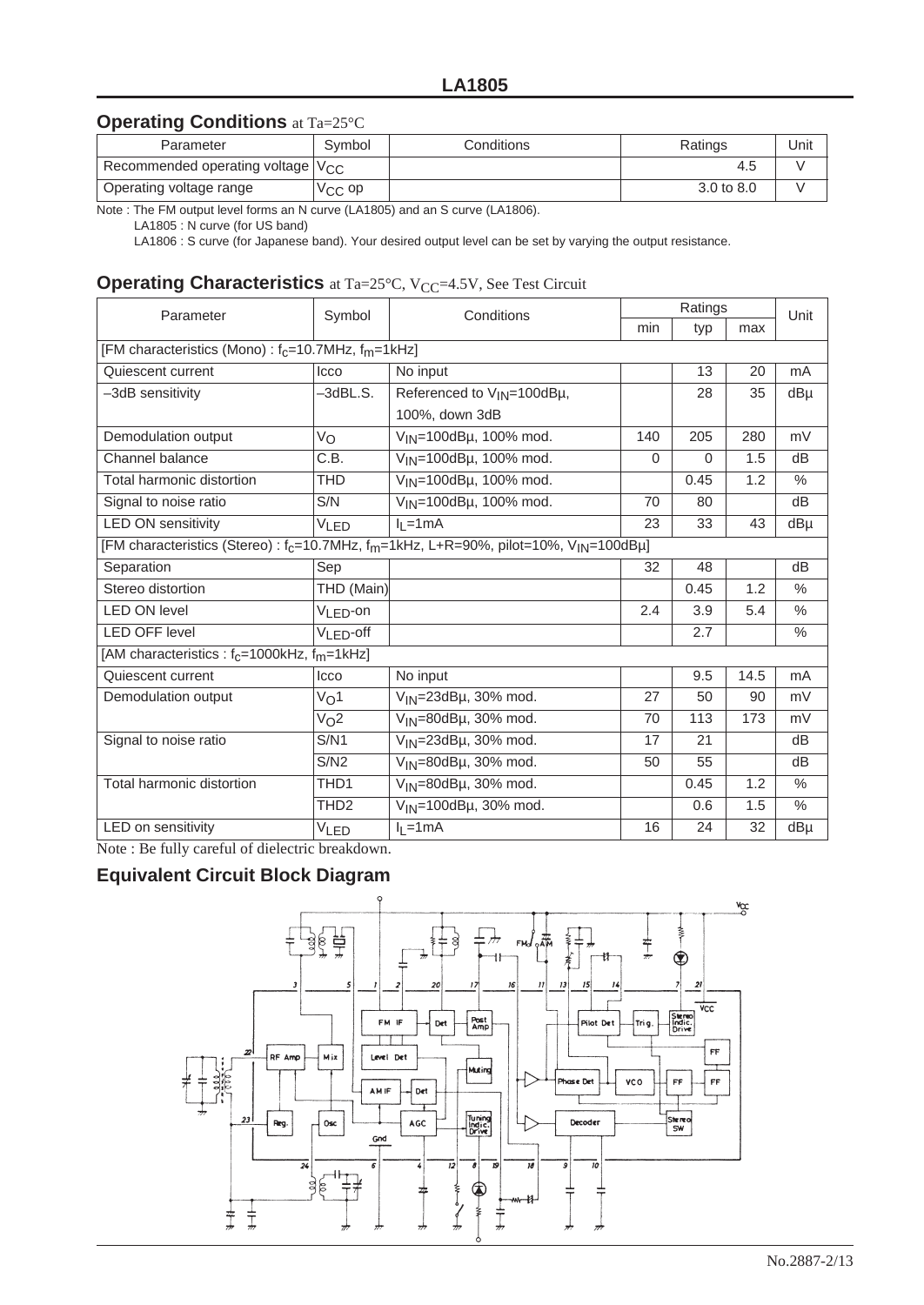#### **Test Circuit**



#### **How to use the LA1805**

1. Forced monaural mode.

Figures 1 and 2 show how to cause the forced monaural mode to be entered.

- (1) Connect pin 14 to V<sub>CC</sub> through a resistor of 100k $\Omega$ . (Turn ON the SW1 in Figure 1.)
- (2) Connect pin 15 to GND through a resistor of 47kΩ. (Turn ON the SW2 in Figure 2.)







Either above-mentioned (1) or (2) causes the forced monaural mode to be entered. In this case, the VCO does not stop operating. If the resistance of R1 and R2 are decreased, internal bias will vary when the S1 or S2 is turned ON. This data is shown in Figure 3.

**Figure 1 Forced Monaural Mode Setting Method Figure 2 Forced Monaural Mode Setting Method**

Unit (resistance : Ω, capacitance : F)

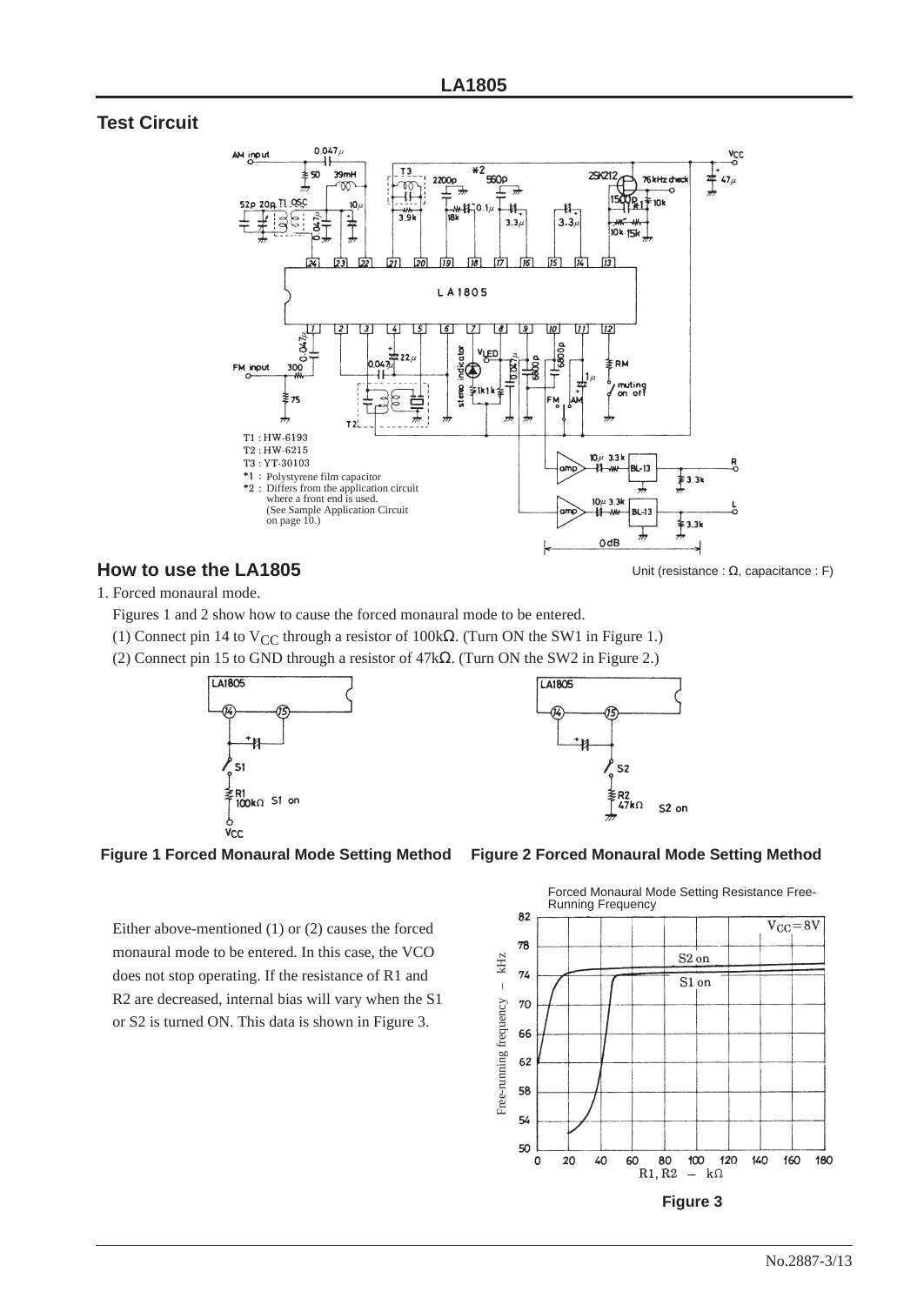#### 2. VCO Stop

The VCO is so designed as to stop automatically at the AM mode.

(when pin 11 and pin 21 are at the same potential) There is no pin available for stopping the VCO at the FM mode. However, the method shown right can be used to stop the VCO at the FM mode, causing the forced monaural mode to be entered.

- 3. Free-running frequency measurement and adjustment Either of the following two methods is used to measure the free-running frequency.
	- (1) Connect pin 13 to a frequency counter through the high input impedance amplifier.
	- (2) Connect the connection point of the semifixed resistor connected to pin 13 and the fixed resistor to a frequency counter through the resistor of  $240$ kΩ or greater.





LA1805

How the error changes with the resistor value is shown in Figure 7.

• When setting the free-running frequency, the following must be noted. Apply a 10.7MHz 100dBµ nonmodulation carrier as IF input signal and set to 76kHz±50Hz with the tuning indicator lighted.

4. Separation setting capacitor Cs

The separation characteristic for the LA1805 alone (IF input) differs from that for the antenna input with a front end. This difference is caused by the characteristics of the front end and ceramic filter. Shown right is how the separation characteristic changes with the separation setting capacitor value when the LA1186N is used as front end. Referring to this separation characteristic, choose the optimum separation for your set model.



**Figure 8**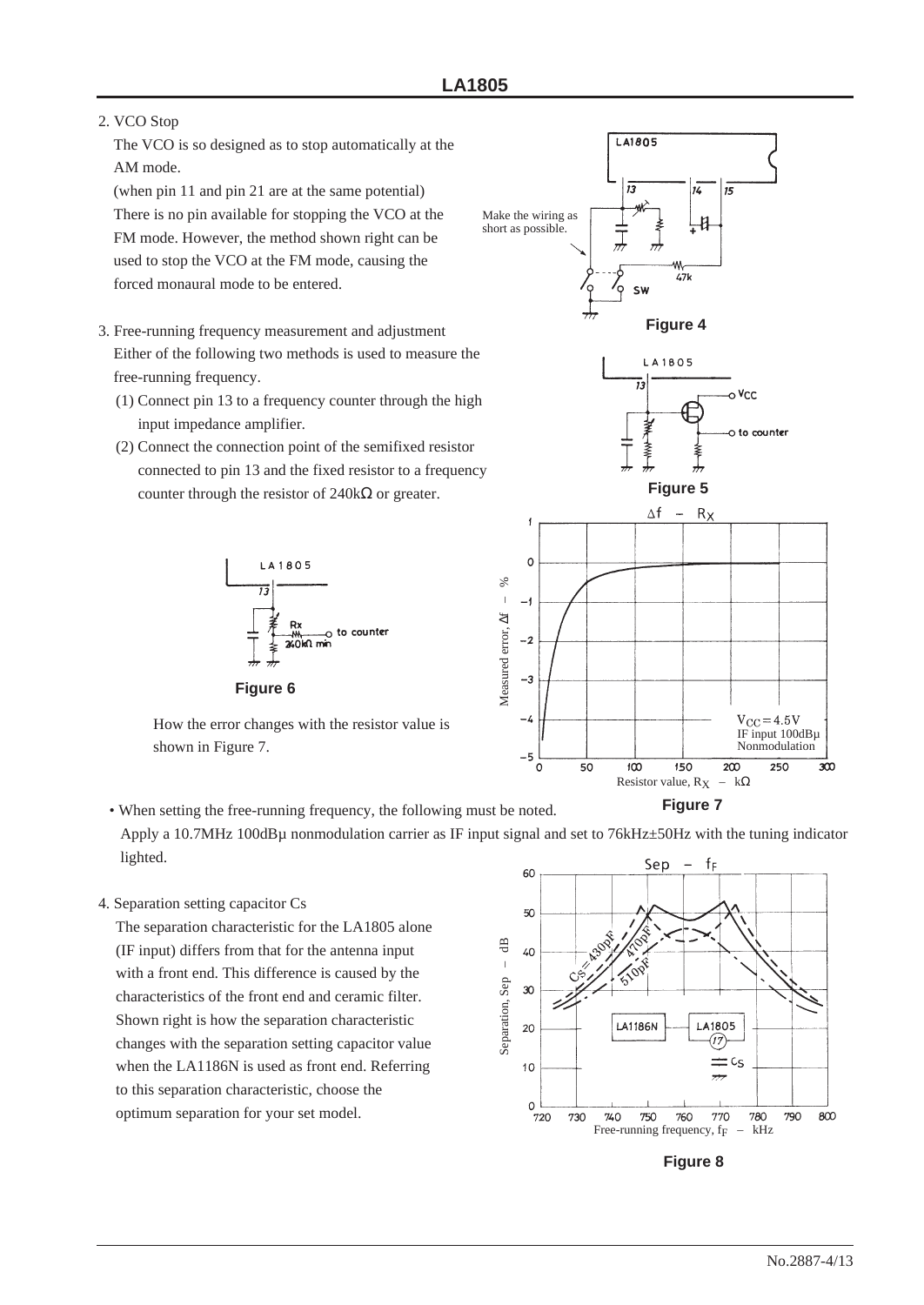#### 5. FM muting pin

The external resistor connected to pin 12 can be used to vary the muting level (Figure 9). The abnormal sound at the time of side peak reception at the FM mode can be reduced by weak signal muting.



6. The following method can be used to change the LED ON sensitivity at the FM mode (Figure 11). The data on the LED ON sensitivity setting resistance and LED ON sensitivity is shown in Figure 12.







7. AM-FM selection

The FM mode is entered with pin 11 open as shown in Figure 13. When pin 11 and pin 21 are made to be at the same potential in terms of DC, the AM mode is entered. It should be noted that the dynamic range is narrowed whether the potential at pin 11 is lower or higher than that at pin 21.







**FM**  $\circ$ о́ам

8. If a noise appears in the detection output when the tuning LED goes ON at the AM mode, connect a capacitor across pin 8 and GND to eliminate the noise.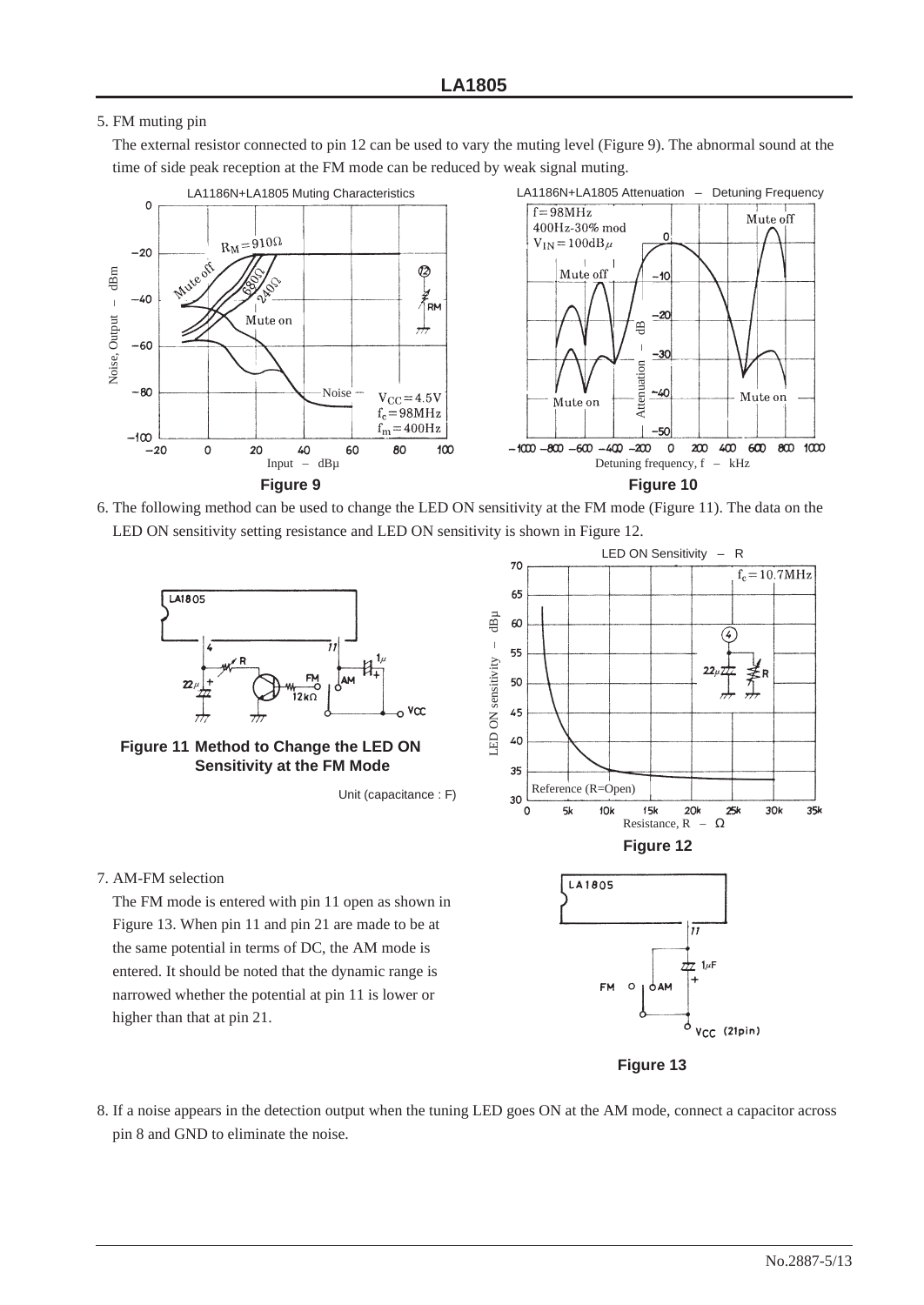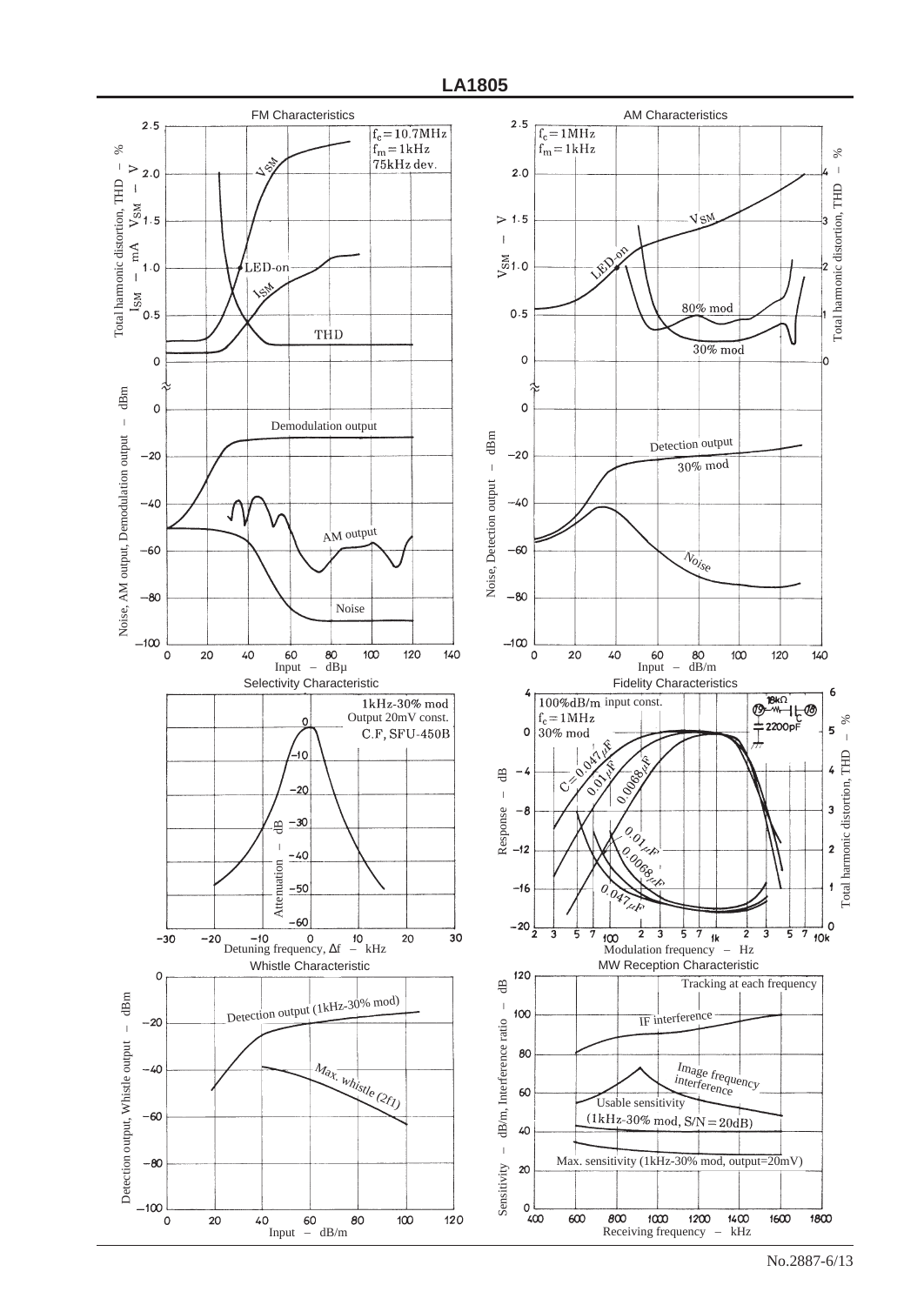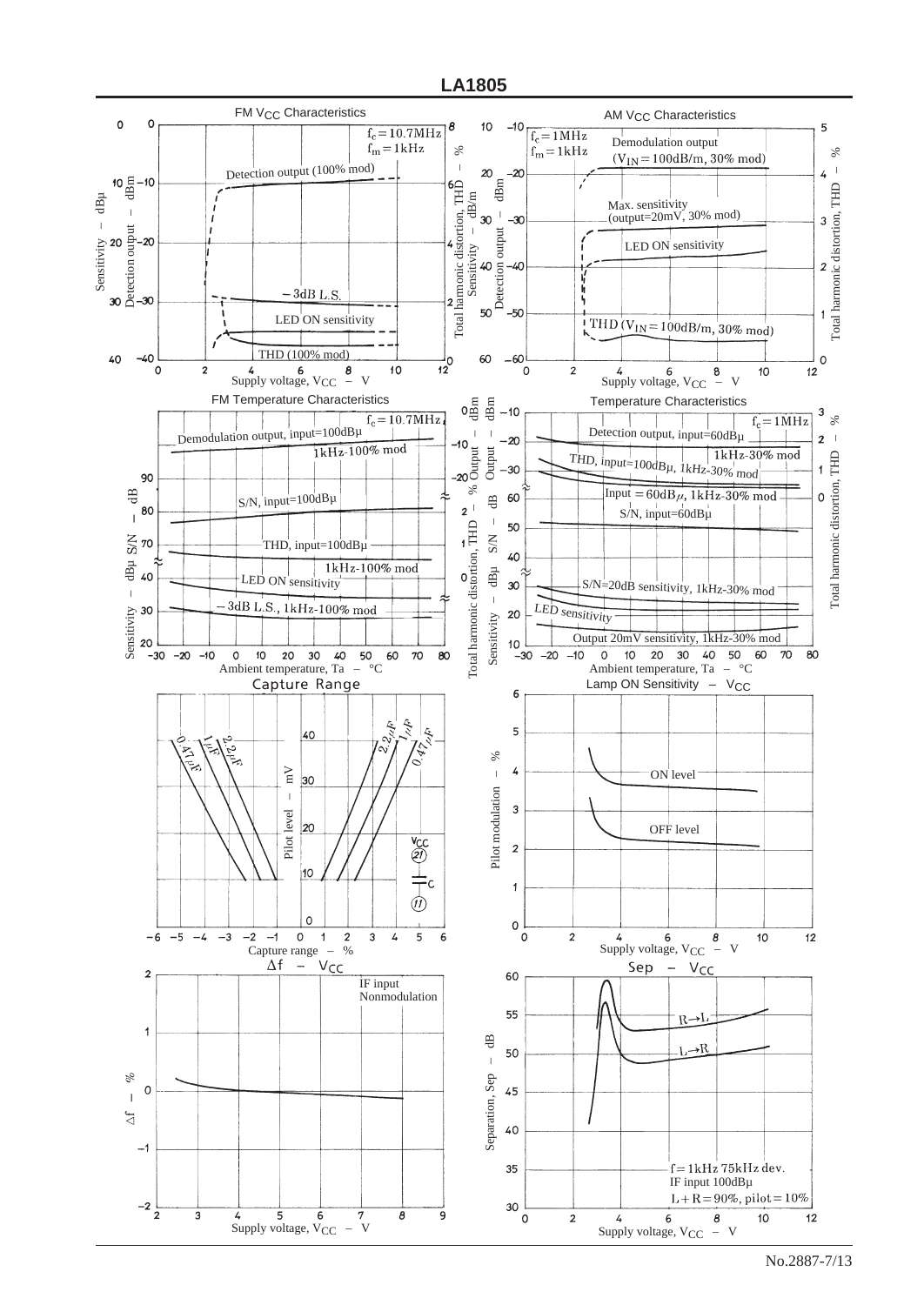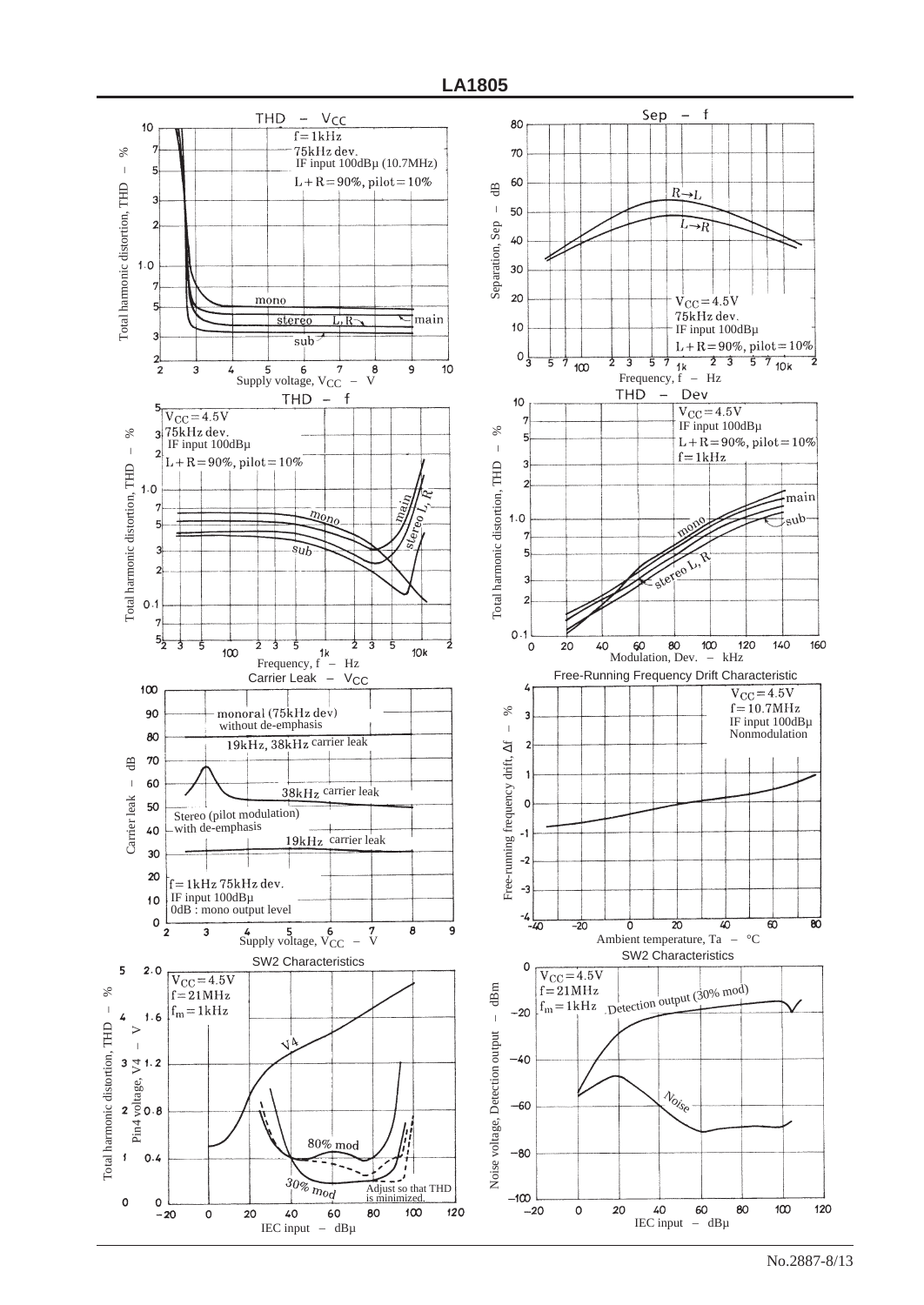







Unit (capacitance : F)



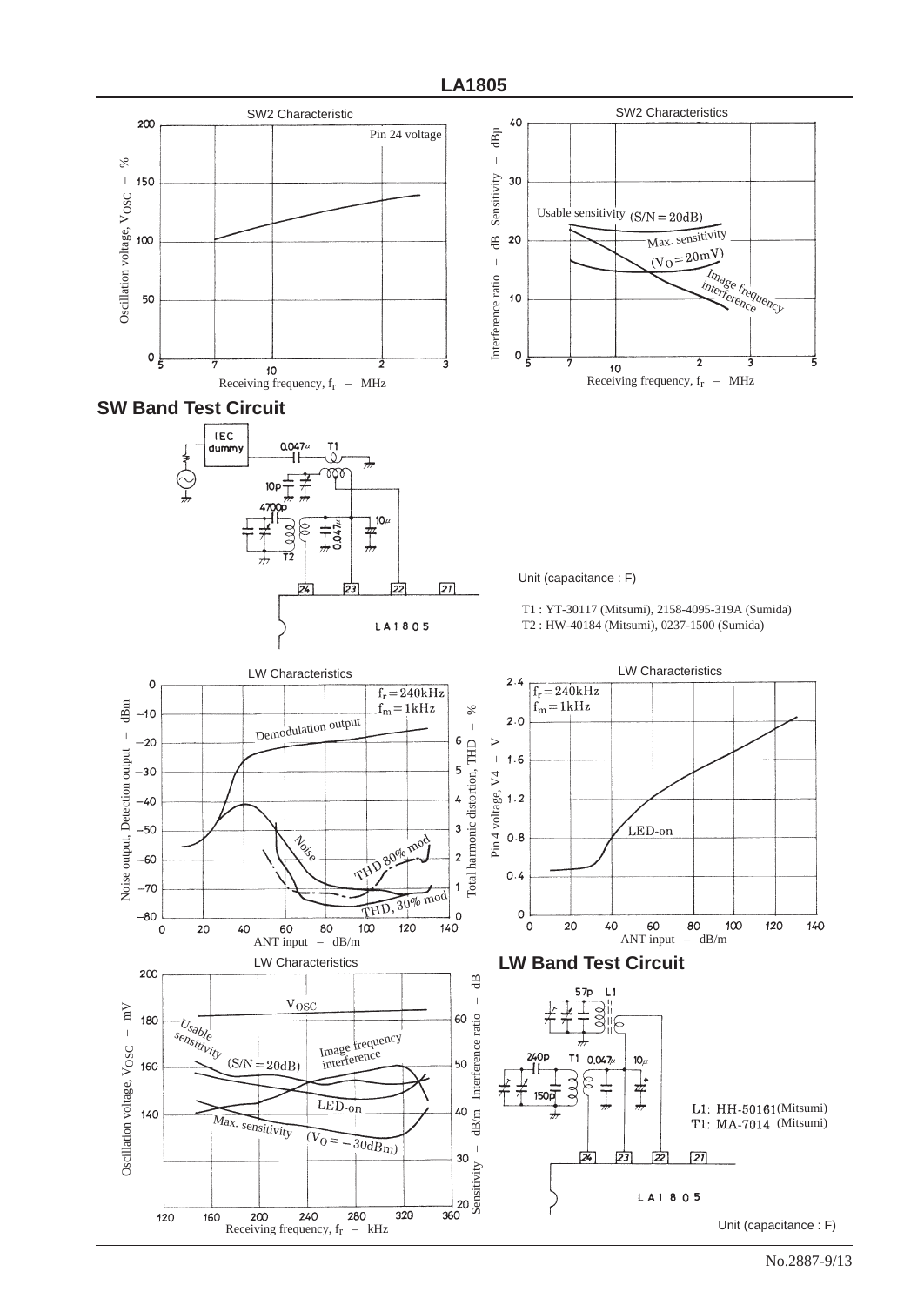

# **Sample Application Circuit :** LA1186N+LA1805 FM/MW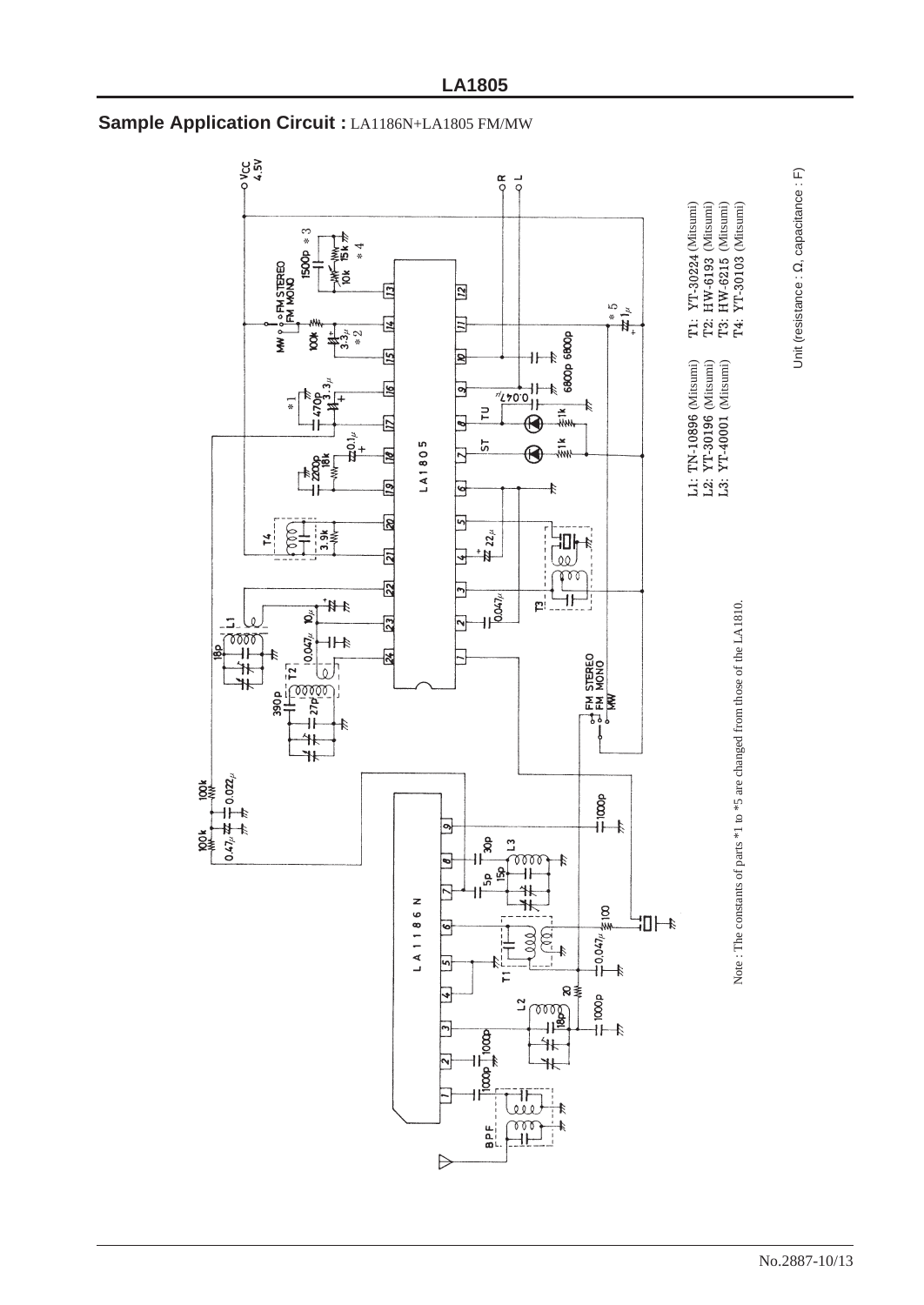

## **Sample Printed Circuit Pattern** (See Sample Application Circuit.)



- (1) Same pin assignment
- (2) The internal circuit of the MPX OUT (pin 9, pin 10) is different as shown below.
	- The FM S curve at pin 17 is in the opposite direction and the circuit in which AFC is provided is the same for the US band and Japanese band.







For the LA1806, output load resistors  $R_L$ ,  $R_R$  are connectedxternally. The graph of demodulation output vs.  $R_L$  ( $R_R$ ) is shown below.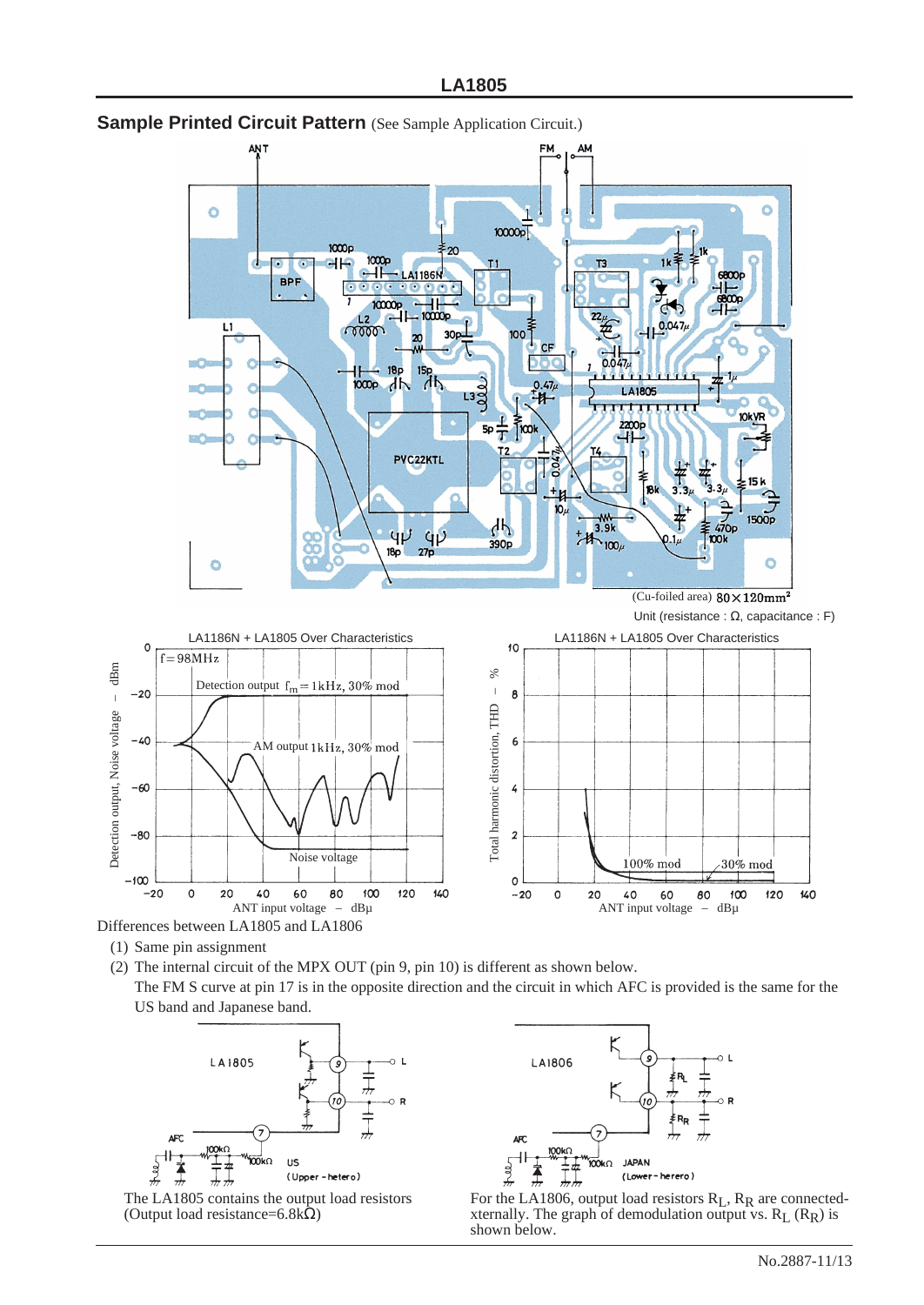